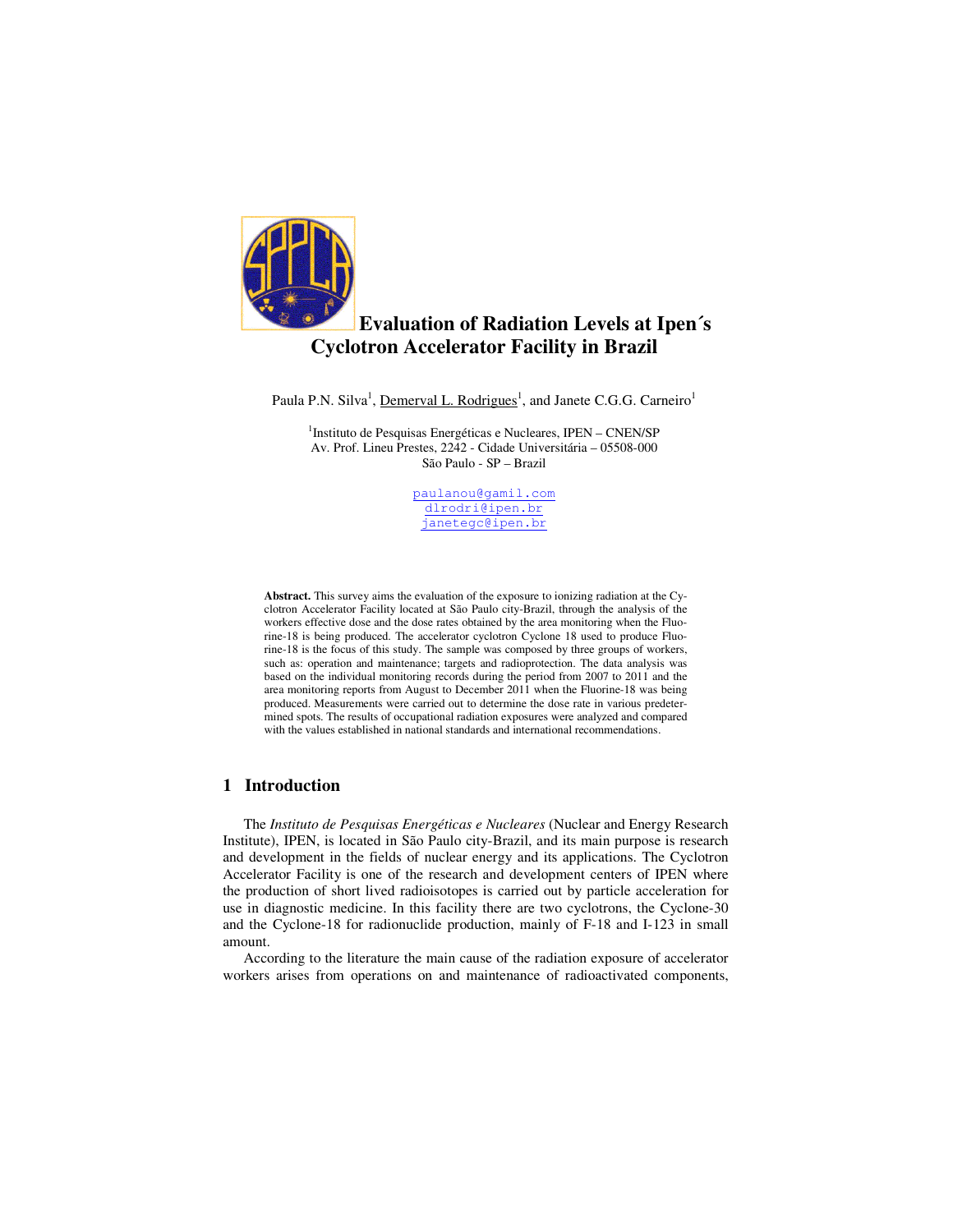handling and moving of activated items, radiation surveys and radioactive waste handling [1, 2].

Due to the radioactive facility, it is necessary to establish a radiation protection program and the execution of a number of measures aimed to protect the individual that is exposed to ionizing radiation against possible unwanted health effects and also to protect the environment [3].

The implementation of the area monitoring and the use of individual dosimeters are essentials measures of this program for allowing preliminary assessment of the dose rates in the position to be occupied by the worker and the confirmation of which dose the worker accumulated, respectively.

In order to provide data for decision making about operational measures and the protection of the workers and the environment, an annual activity report is evaluated to prevent high doses and to continuously support the improvement that are suggested for the facility in concern to radiological safety [4]. To carry out this survey it was necessary to analyze the facility database and also to verify the reports provided by the radiological protection supervisor.

This survey aims the evaluation of the exposure to ionizing radiation at the Facility through the analysis of the effective dose received by workers and the dose rates obtained by the area monitoring when Fluorine-18 is being produced.

## **2 Methodology**

The study was based on the occupational exposure analysis from 2007 to 2011 at IPEN's Cyclotron Accelerator facility. The data analysis involved the effective dose received by workers from 2007 to 2011 and the measurements of the dose rates during a short period of five months, from August to December 2011.

The individual dosimetry was evaluated with thermoluminescent dosimeters, TLD, to measure the photon energy and the results were recorded according to the facility radioprotection plan.

The Radioprotection Service database was used in this study, and the dose received by the workforce, during the studied period, was distributed in intervals according to the national standards [4] and international recommendations [5].

The sample was composed by three groups of workers according to their tasks, such as: operation and maintenance; targets and radioprotection.

To determine the dose rate, data were collected from the area monitoring reports from August to December 2011 and gamma and neutron detectors were used. Measurements were performed at 07 predetermined spots by the radioprotection team, totalizing 163 measurements at each spot.

The spots are identified in Fig. 1 by the letters A to G and Table 1 presents a description about them. At the first 5 spots (A-E) there is the operating cyclotron influence, then because of the  ${}^{18}O(p,n){}^{18}F$  reaction, both gamma and neutron radiations are monitored. At the last 2 spots, there is only the influence of gamma radiation due to the produced radioisotope Fluorine-18.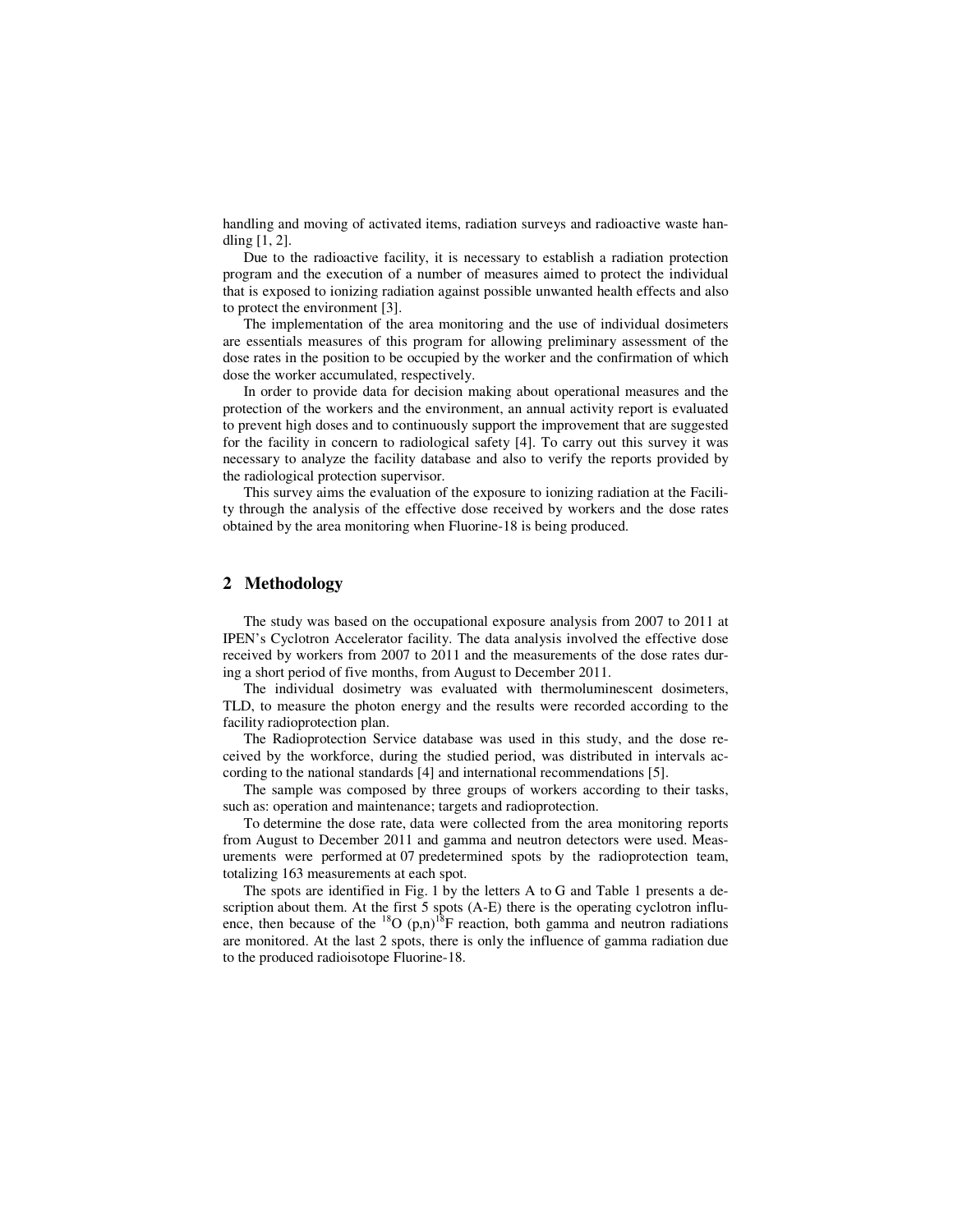

Fig. 1. Plant of the facility and the location of the monitored spots from A to E both gamma and neutron radiation are monitored. At F and G Spots, only gamma radiation is monitored

| Table 1. Description of the monitored spots in the vicinity of cyclone-18 |  |  |  |  |
|---------------------------------------------------------------------------|--|--|--|--|
|---------------------------------------------------------------------------|--|--|--|--|

| <b>Spot</b> | <b>Description</b>                                                |  |  |  |  |
|-------------|-------------------------------------------------------------------|--|--|--|--|
| A           | Cyclone-18 refrigeration system room                              |  |  |  |  |
| В           | Gateway to the facility upper floor - circulation corridor        |  |  |  |  |
| C           | Engine room – Cyclone-18 cave external wall                       |  |  |  |  |
| D           | Cyclone-30 control room – Cyclone-18 cave external wall           |  |  |  |  |
| E           | Cyclone-30 sources room - Cyclone-18 cave external wall           |  |  |  |  |
| F           | Irradiated target handling laboratory – In front of the hot cells |  |  |  |  |
| G           | Hot cell area maintenance                                         |  |  |  |  |

## **3 Results and discussion**

By analyzing the average effective doses for each work group, as shown in Fig. 2, it was noticed that the target group presented the highest average individual doses per year, ranging 8.9-15.7 mSv. This group is responsible by the maintenance, preparation and switch of targets, and also by intervention on cyclotron beam lines, which happens when it is mandatorily turned off so eventual flaws can be repaired.

The operation and maintenance group had the lowest average individual doses for each year, ranging 2.5-5.7 mSv. This group executes all the activities that involve the cyclotron operation safe conduction, so they are not directly exposed to ionizing radi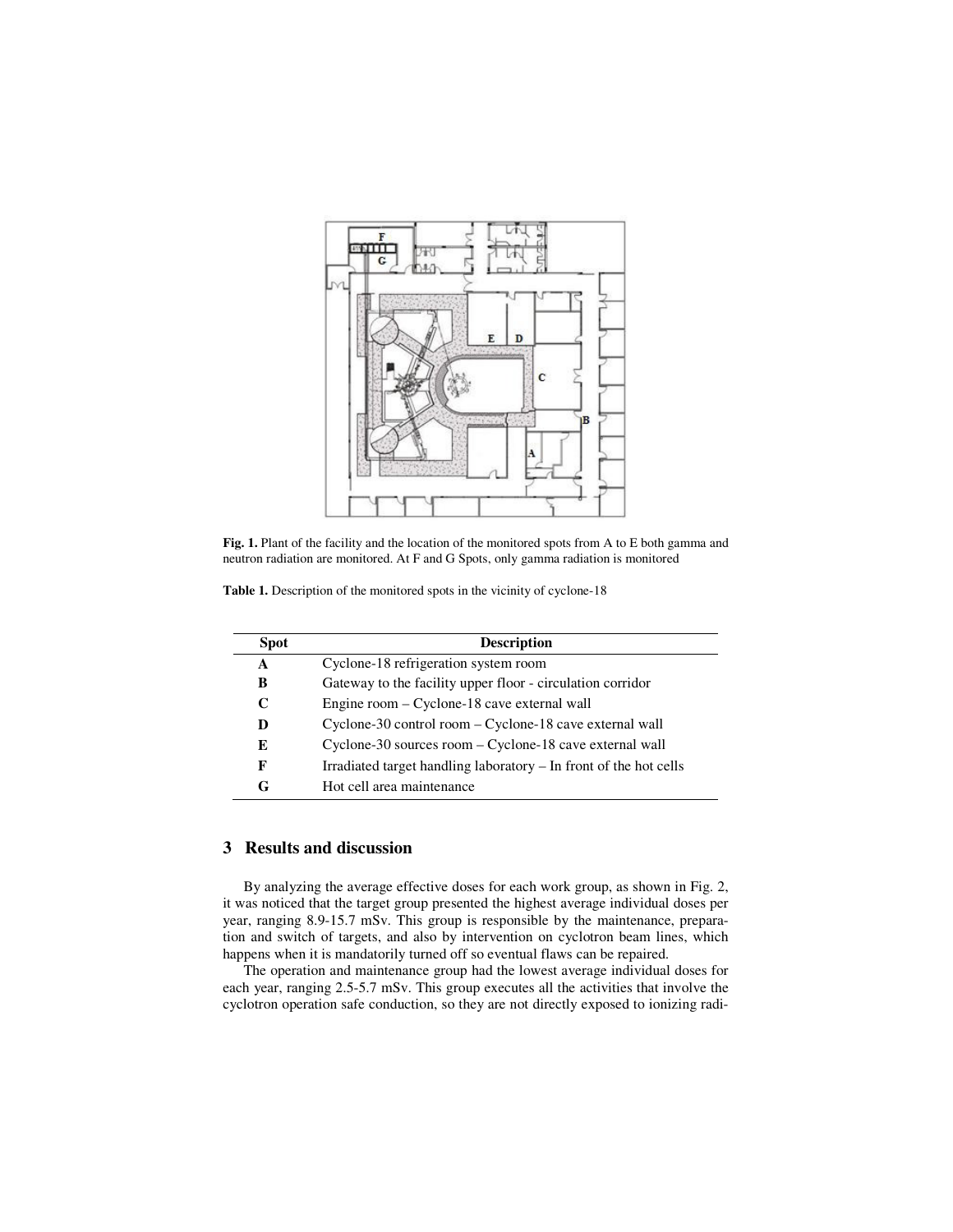ation; the occupational exposure comes from activated components or from produced radioisotopes. However, they could perform maintenance on the machines when necessary.

The radioprotection group received the second highest average dose. The workers of this group always accompany the tasks performed by the other workers; they perform both routine and operational monitoring; and they assist in the expedition of the produced radioisotope. So the result is in accordance with the tasks performed by the group.



**Fig. 2.** Average effective dose for each work group per year

The results of the monitored spots are shown in Fig. 3 and the dose rate values are specified in Table 2.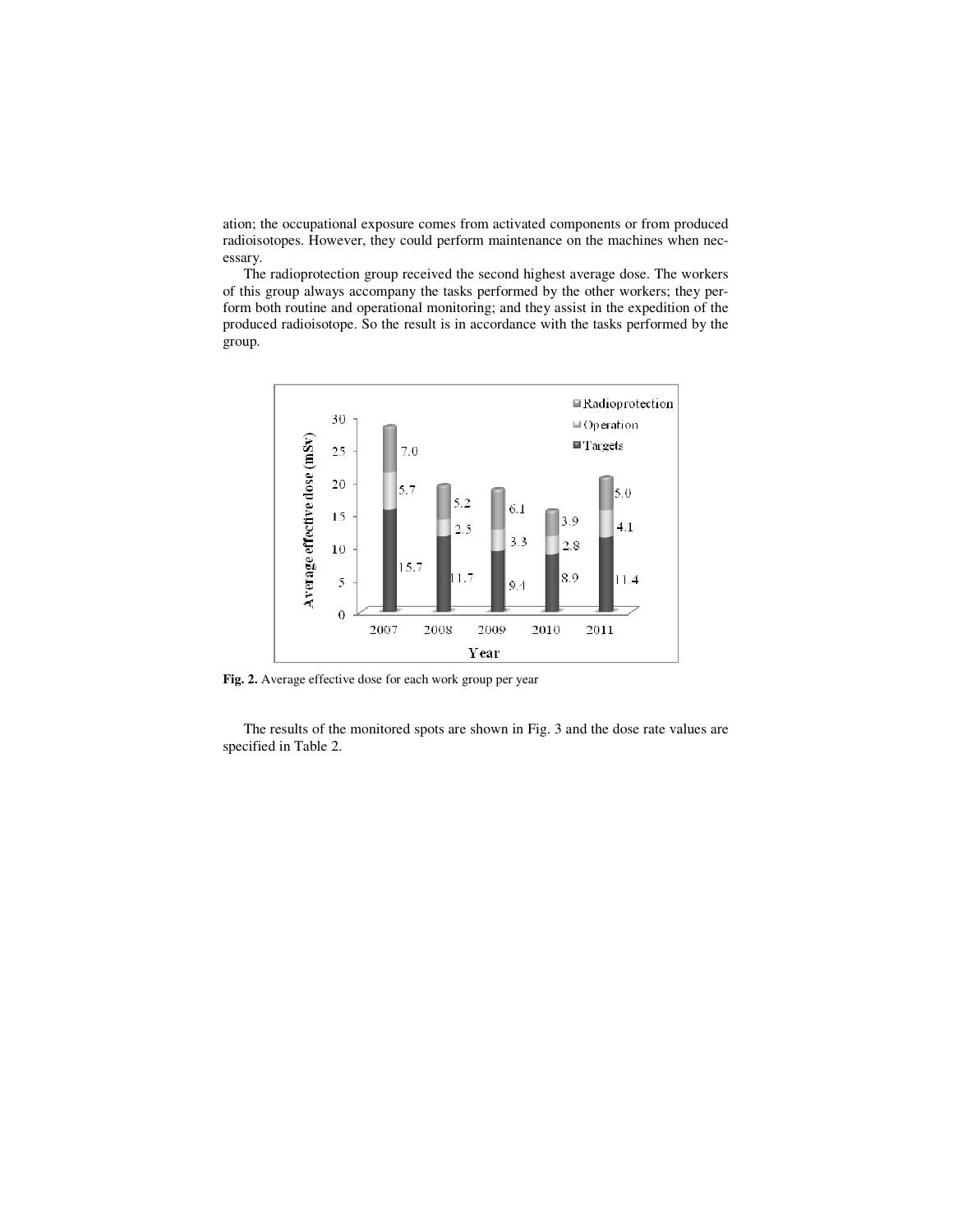

**Fig. 3.** Average dose rate for gamma and neutron radiation for each monitored spot

|             | Dose rate $(\mu Sv/h)$ |         |                 |                    |         |                |  |
|-------------|------------------------|---------|-----------------|--------------------|---------|----------------|--|
| <b>Spot</b> | <b>Gamma</b> radiation |         |                 | Neutron radiation* |         |                |  |
|             | <b>Minimum</b>         | Average | Maximum Minimum |                    | Average | <b>Maximum</b> |  |
| А           | 0.4                    | 0.6     | 1.2             | 3.1                | 3.5     | 9.4            |  |
| В           | 0.5                    | 1.0     | 1.9             | 3.1                | 6.0     | 15.6           |  |
| C           | 1.6                    | 12.7    | 14.3            | 9.4                | 42.2    | 62.4           |  |
| D           | 0.5                    | 1.1     | 11.0            | 6.2                | 13.8    | 18.7           |  |
| E           | 0.3                    | 1.4     | 2.7             | 6.2                | 11.9    | 15.6           |  |
| F           | 0.1                    | 7.3     | 49.8            |                    |         |                |  |
| G           | 0.2                    | 34.8    | 155.0           |                    |         |                |  |

**Table 2.** Average dose rate for gamma and neutron radiations from August to December, 2011

\*There is no neutron monitoring in the F and G spots.

The highest dose rate for gama radiation was obtained when the cyclotron was turned off at the hot cell area maintenance (G spot) because of the influence of the produced Fluorine-18. This spot showed a significant variation between the minimum and the maximum values, as well as the F spot. In general, the number of Fluorine-18 production carried out over the day, the irradiation time, the irradiated material activity and the yield of the synthesis contribute tor the dose rates to vary greatly in these two spots.

The highest neutron dose rate was inside the engine room and it was related to the radiation beam direction and a thin wall compared to the other spots, which can lead to higher dose rates at this location. However, it is not an effective place for people to remain, i.e., occupation factor ¼ [4].